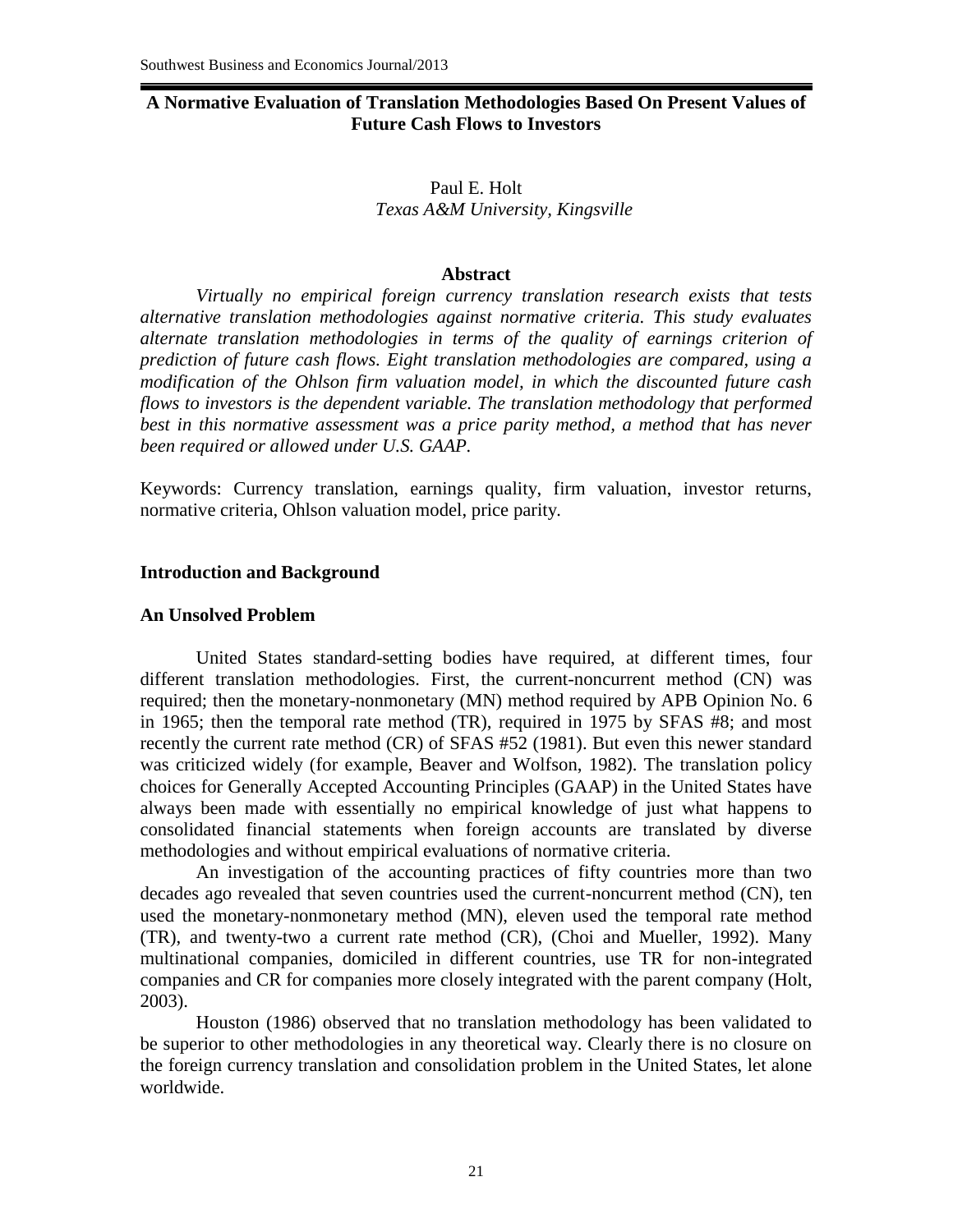### **Obstacles to Empirical Research**

The absence of understanding of the consequences of using various translation methods is not unexpected once circumstances are considered. Multinational companies use one translation method at a time, based on the requirements of standard-setting bodies, some methods have not been used for many years, some feasible methods have never been used, and except for the translation gain or loss, the effects of translation are buried in the consolidated accounts. Untangling these effects for a meaningful number of companies presents an impractical chore. Furthermore, obtaining the temporally referenced item-by-item data required to construct comparable results under alternative translation methods for research purposes would task the patience of the most obliging of firms.

Consequently, no broadly comparative and temporally sustained studies, involving reasonably large samples of real firm data, and evaluating alternative translation methodologies by any normative criterion, have been achieved.

However, the present study overcomes these difficulties with a unique methodology, described below.

### **Purpose of the Study**

The issue of which foreign currency translation methodology is superior to others is a normative question. Although there are a number of possible accounting-related normative criteria, this study focuses on the value of the firm from the viewpoint of investors, and suggests that accounting numbers resulting from the application of any viable translation methodology should relate to investor-perceived firm value.

Previous studies do not consider methodologies that have never been used, but which may be viable, even superior. Therefore, the price parity method, a feasible method which has never been permitted by standard setting bodies in any country is included in the study.

## **Literature Review**

The relevant literature can be divided into two categories: (1) studies of the impact of alternative translation methods on financial statements, and (2) market studies.

### **Studies of the Impact on Financial Statements**

A number of early studies criticize accounting rules for currency translation. Among these are Aggarwal (1978), Biel (1976), Porter (1983), and Selling and Sorter (1983). Aggarwal (1978) and Reckers (1978) expressed the opinion that SFAS #8 resulted in financial statements that, in one way or another, did not reflect economic reality. In a simulation study, Rupp (1982) concluded that the temporal method of SFAS #8 was extremely sensitive to the proportion of debt in the capital structure. Holt (2006) empirically compared the variability of reported earnings resulting from eight foreign currency translation methodologies. The current rate method with non-deferral of translation gains and losses resulted in the highest average variability of earnings, and price parity methodologies resulted in lower variability than exchange rate methodologies as reflected by the average coefficients of variation of the study companies. However, results were highly firm specific.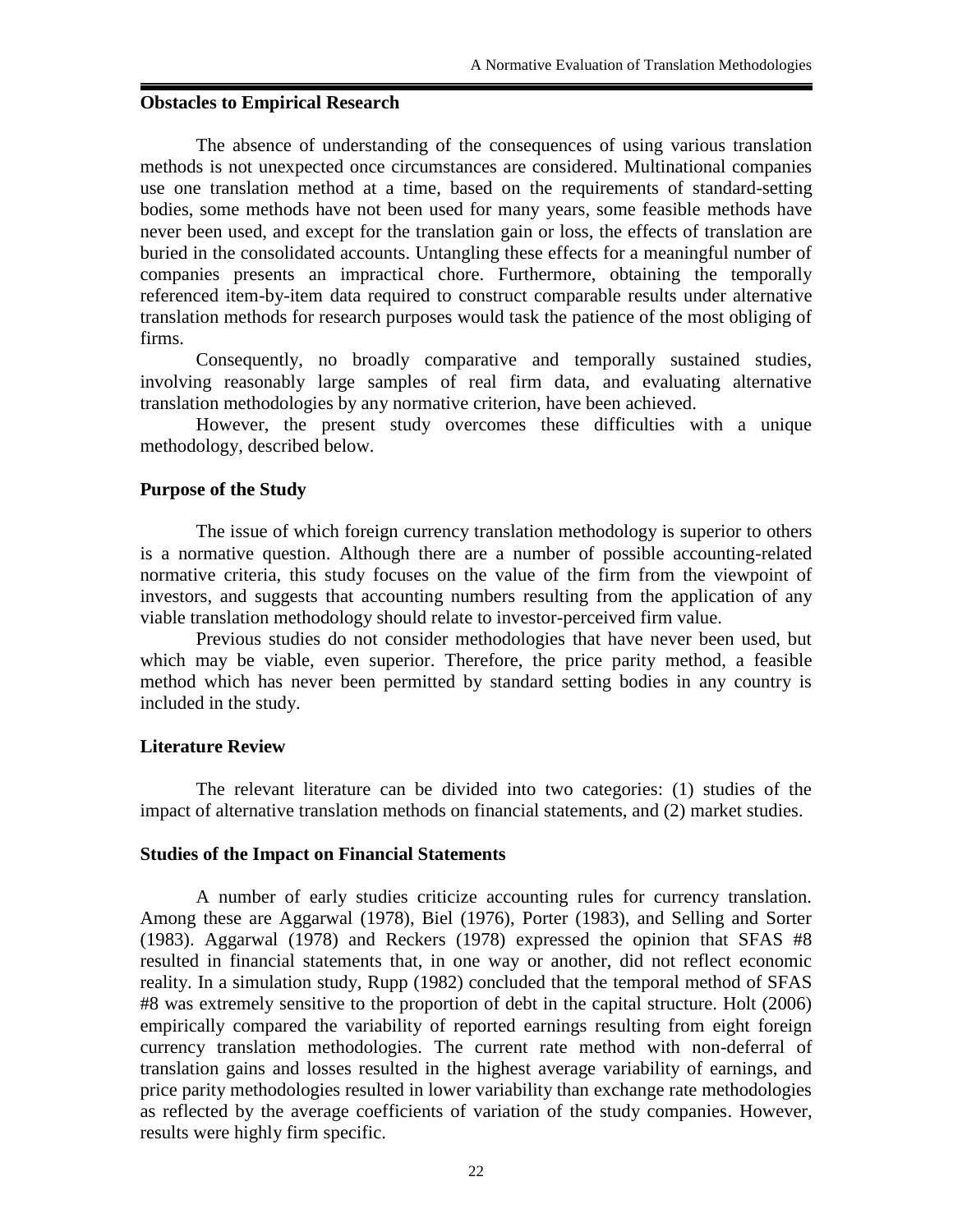Liu (2006) used an accounting-based equity valuation model for multinational firms to examine the forecasting and valuation properties of foreign currency translation gains and losses. It found that translation gains and losses could be subdivided into a core component and a transitory component. The combined effect was that translation gains and losses were more transitory than transitory earnings.

Holt(2012a) focused on two short-term liquidity ratios, the current ratio and inventory turnover and attempted to identify, in terms of empirical properties, if and in what ways foreign currency translation methodologies generate different results. Analysis of meaningfully-paired observations indicated substantially different current ratio and inventory turnover numbers across translation methodologies. But the results were not consistent from year to year and the results of all the fifty sample companies, taken together, did not hold for all the individual companies. At the firm level, the results were highly firm specific.

# **Market Studies**

Bryant and Shank (1977) expected that dysfunctional management behavior would result in significant adverse market reaction. Ziebart and Kim (1987) indicated an overall negative market reaction to SFAS No. 8, with a positive reaction to SFAS No. 52. In addition, the pre-SFAS No. 8 methods of accounting for foreign currency translation were found to be related to the market reactions to SFAS No. 8 and SFAS No. 52 in various ways.

Collins and Salatka (1993) concluded that including the foreign currency adjustment in reported earnings, as required by SFAS #8 (TR), produced noise which reduces the quality of earnings. Soo and Soo (1994) found that the market incorporated foreign translation gain and loss information reported in stockholders' equity under SFAS 52 when valuing equity securities, but the effect of this information on stock prices was smaller than the effect of other earnings factors. Bartov (1997) found that the SFAS #52 requirements caused reported earnings to be more relevant for market valuation than SFAS #8. Wang et al (2006) suggested that currency**-**translation differences are at times incrementally relevant to returns.

Kwon (2005) showed that foreign investors generally price exchange risk differently from local investors, and that the source and magnitude of differences in exchange risk pricing vary significantly across countries.

Louis (2003) empirically examined the association between change in firm value and the foreign translation adjustment for manufacturing firms. For firms in the manufacturing sector, accounting rules for currency translation usually result in financial statement numbers opposite to the economic effects of exchange rate variations. Thus, the translation adjustment was found to be associated with a loss of value instead of an increase in value. In another empirical study, Pinto (2005) tested the value relevance of foreign currency translation adjustments in an earnings and book value model and observed that foreign currency translation adjustments are significantly value relevant when their parameter estimates are allowed to vary in the cross-section.

Bazaz and Senteney (2001) used an equity valuation model to investigate the extent to which SFAS No. 52 unrealized foreign currency translation gains and losses are reflected in levels of equity security prices. The results indicated that, generally, translation gains and losses are valued, but losses have a greater impact than gains and the value seems to change over time in setting the levels of equity share price.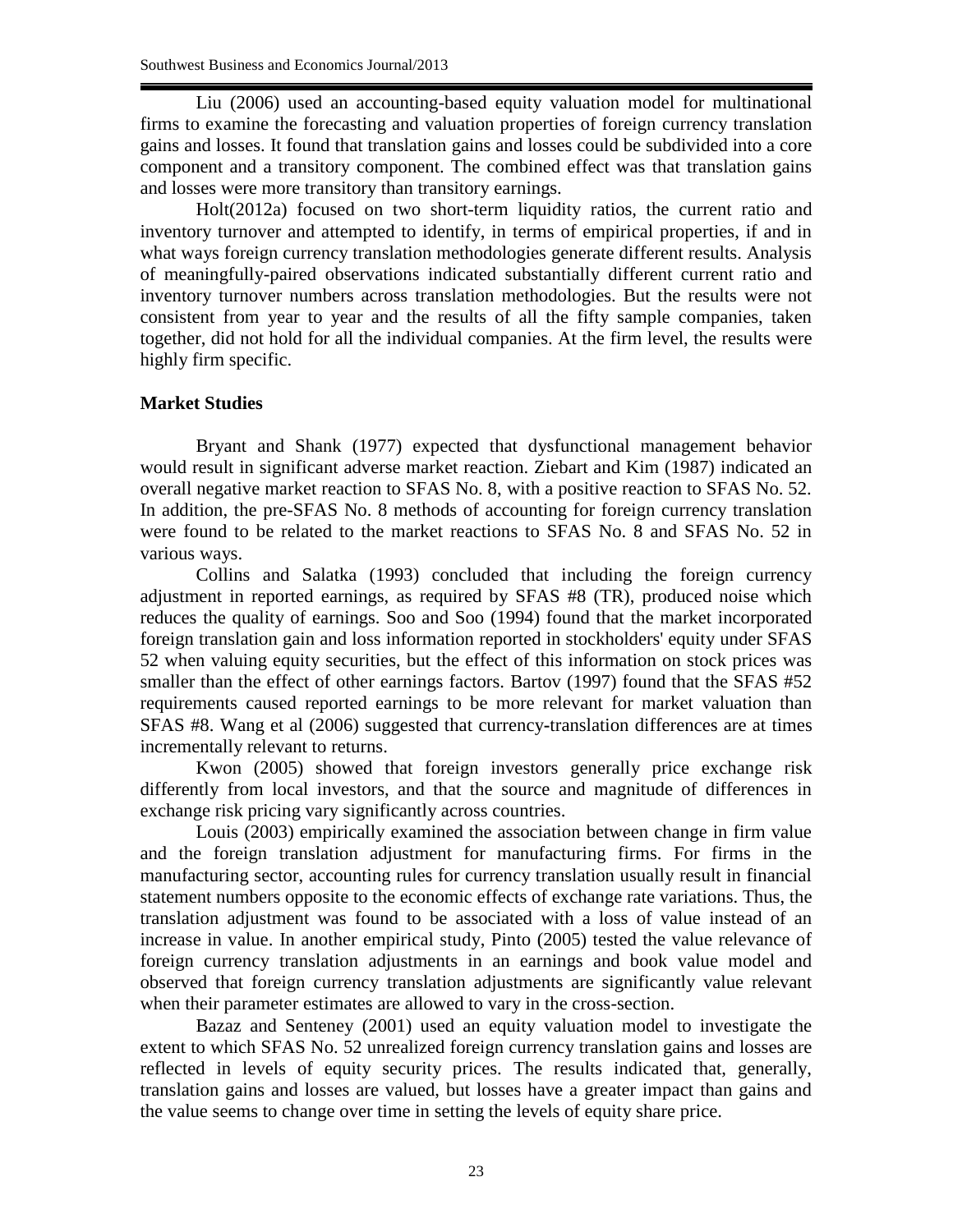Chambers et al (2007) provided evidence in the post-SFAS #130 periods that other comprehensive income is priced by investors on a dollar-for-dollar basis. Two components of other comprehensive income, foreign currency translation adjustment and unrealized gains and losses on available-for-sale securities, were found to be priced by investors. But the study suggests that investors pay greater attention to other comprehensive information reported in the statement of changes in equity, rather than in a statement of financial performance.

A conclusion to be drawn from category (3) studies is that accounting methodology changes do often result in an adverse market effect, although such effects are partially the result of managers' changes in behavior based on changes in accounting method.

# **Methodology**

### **Determination of Temporal Characteristics**

One hundred U.S. companies were selected at random to build a data base of pretranslation financial statements. To be eligible for inclusion in the sample, a company must have had annual financial statements available for nineteen consecutive years ending in 2012, and to have paid dividends on common stock for each of the years 2005- 2012.

Before translating these companies' financial statements, it was necessary to determine the temporal characteristics of the pre-translation reported accounting numbers. Obtaining this information directly from the companies selected for the sample, for all the years studied, was impractical. This data problem has always been a major barrier to empirical research in foreign currency translation. This study overcame this barrier by estimating the temporal characteristics with a specially developed and tested estimation method.

Three studies, relevant to the estimation of temporal characteristics, were Petersen (1971), Davidson et al (1976), and Parker (1977). The purpose of these models was to generate estimated general price level data. Ketz (1977) provided detailed explanations of these three models, and Ketz (1978) tested their validity. He concluded that each of the three models is sufficiently accurate for research purposes.

But the three models tested by Ketz are limited in that they estimate only the average ages of assets and liabilities. For the purposes of the present study, an estimation method that results in a distribution of ages for such accounts rather than merely an average age was needed. This estimation was most critical for fixed assets because of the relative size of fixed assets numbers. Fixed assets are translated at historical exchange rates under some methodologies, for example the TR of SFAS #8, and at the current exchange rate under others, for example the CR of SFAS #52.

A sophisticated method of estimation was developed for this study based on the assumption that asset retirements occur in FIFO fashion and using published purchase and retirement data. The method was tested against 1,200 theoretical companies with the following results: 18 percent of the estimates resulted in a translation error of less than 1 percent, 79 percent in errors of less than 5 percent, 99 percent in errors of less than 10 percent, and none of the estimates results in translation errors of more than 11.37 percent (Holt, 2012a).

The financial statements of each of one hundred U.S. companies, selected at random, were translated from U.S. dollars to U.K. pounds, using each of the eight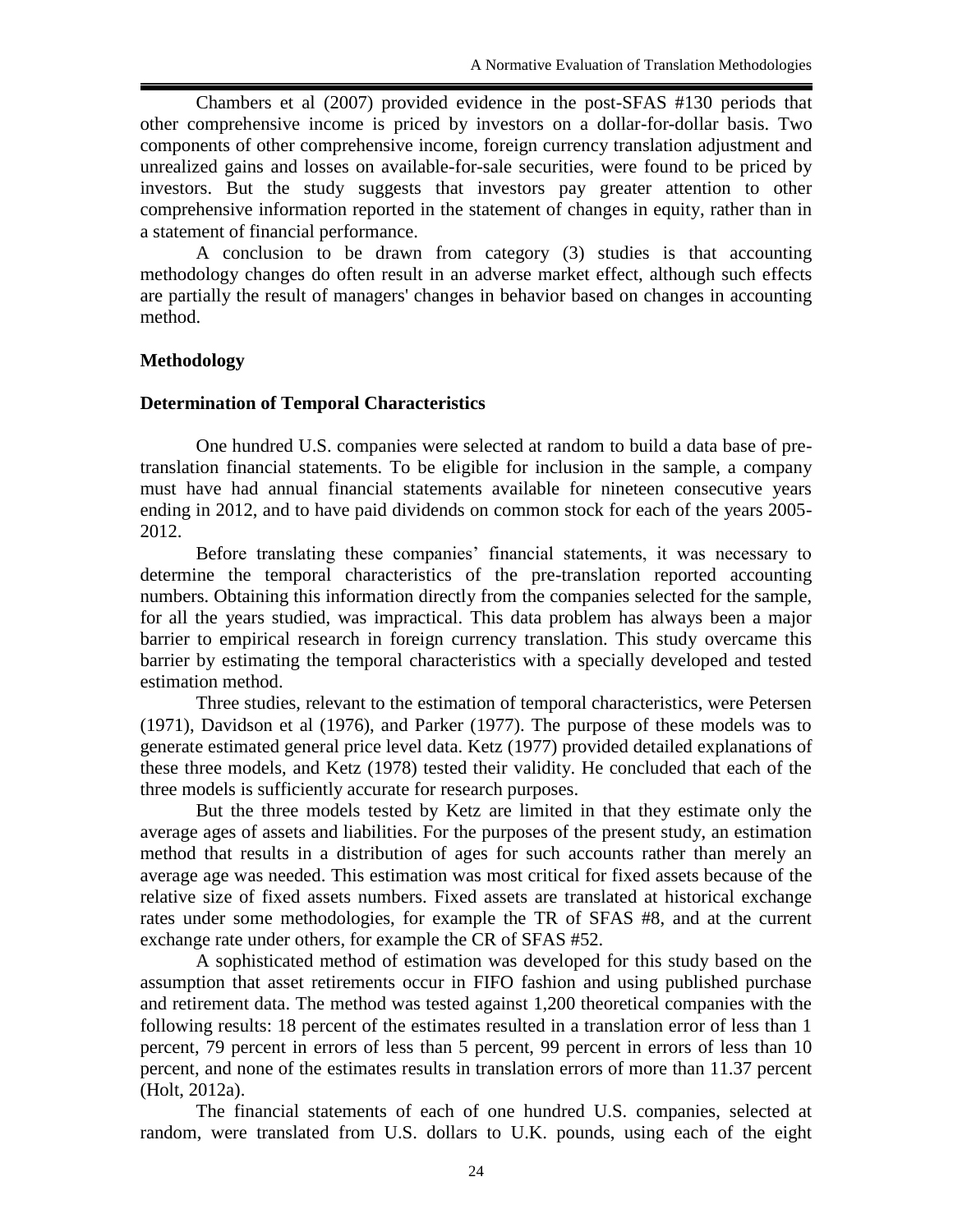translation methodologies described below, for each of the six years 1999-2004. Although the study year was 2005, translated data for the year 2004 was necessary to generate the change in book value numbers. Further, pre-translation accounting numbers were needed for ten years (1994-2003) in order to generate the temporal characteristics of certain accounts, such as fixed assets.

#### **Translation Methodologies**

This study examined three methodologies which encompass the history of GAAP in the United States as well as a price parity methodology. Including the deferral or nondeferral of translation gains and losses factor resulted in eight methodologies as follows:

|       | <b>CN/NDF</b>                                         | <b>CN/DEF</b>     |  |
|-------|-------------------------------------------------------|-------------------|--|
|       | TR/NDF (SFAS #8)                                      | TR/DEF            |  |
|       | <b>CR/NDF</b>                                         | CR/DEF (SFAS #52) |  |
|       | PP/NDF                                                | PP/DEF            |  |
| Where | $CN = current-noncurrent$ method                      |                   |  |
|       | $TR = temporal rate method,$                          |                   |  |
|       | $CR = current rate method,$                           |                   |  |
|       | $PP = price$ parity method,                           |                   |  |
| and   | $NDF =$ non deferral of translation gains and losses, |                   |  |
|       | $DEF =$ deferral of translation gains and losses      |                   |  |

FASB introduced the concept of a functional currency in SFAS #52. The functional currency of a subsidiary is the currency of the primary economic environment in which the subsidiary operates. Normally, it is the currency of the environment in which the subsidiary primarily generates and expends cash. If the currency of the books and records of a subsidiary is different from the functional currency, the temporal method of translation is used, and the resulting translation adjustment is reported in net income. If the currency of the books are records of a subsidiary is the same as the functional currency, the current rate method of translation is used, and the resulting translation adjustment is reported in other comprehensive income.

Non deferral (NDF), in the context of the present study, reflects net income plus the effect of translation gains and losses. Deferral (DEF) reflects net income only, without the effect of translation gains and losses. The study does not infer that a higher  $r^2$ implies that the translation adjustment alone is value relevant or that the adjustment is a better predictor of cash flows.

The monetary-nonmonetary method, once required by GAAP in the United States, was excluded, because there is little practical difference between the monetarynonmonetary method and the temporal rate method, and because the pre-translation data needed to make the distinction was not readily available.

The translations were made from U.S. dollars to British pounds to generate the post-translation numbers needed to calculate earnings per share and changes in book value per share, under each of the eight methodologies studied. Although other currencies could have been chosen, the time series data of exchange rates between the U.S. and the U.K. were used because they were easily obtainable, and the U.K. is a major direct investor and investee of the U.S.

**The Current-noncurrent Method (CN).** In this method, current assets and liabilities are translated at the exchange rate at the balance sheet date. Noncurrent assets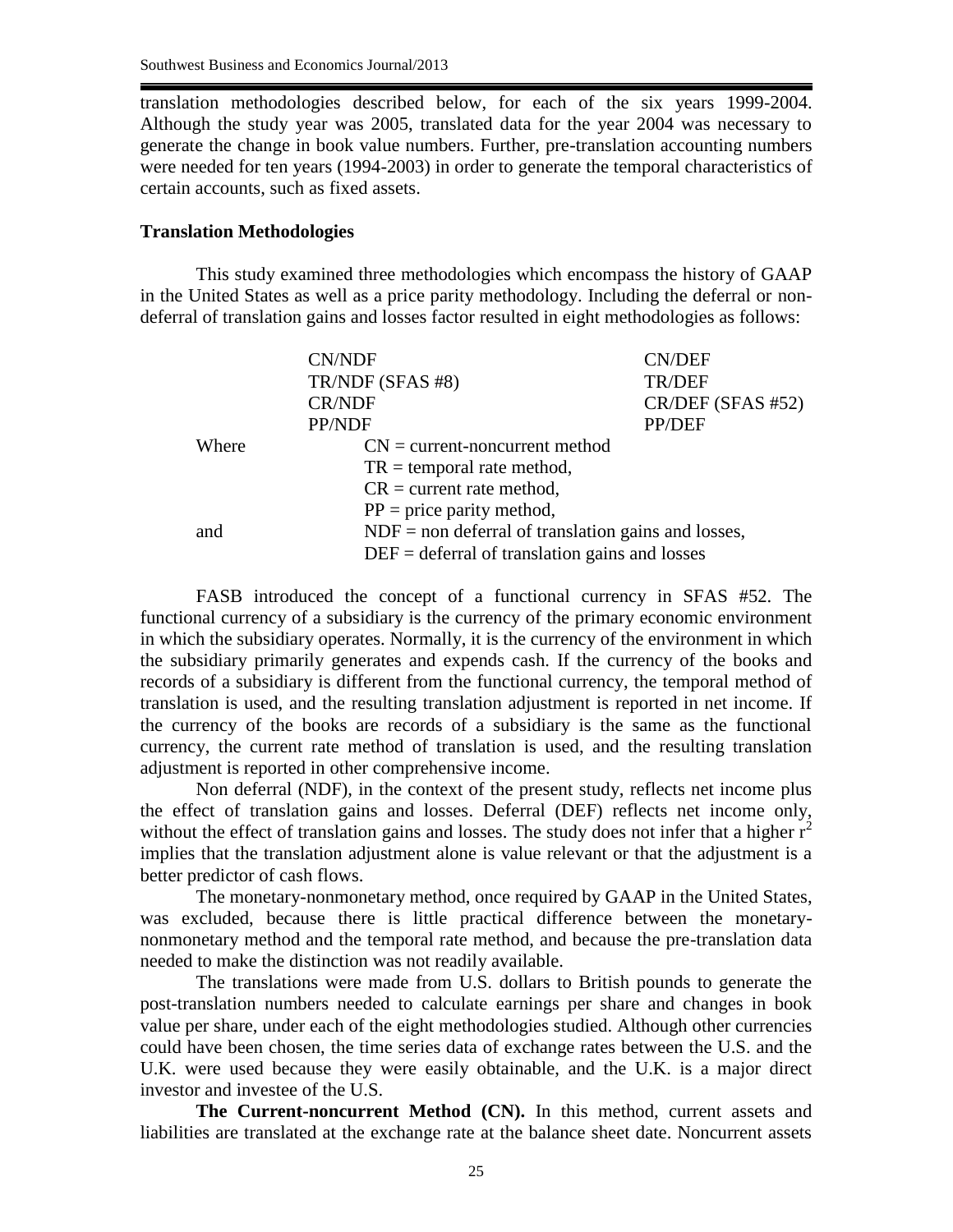and liabilities and the elements of owners' equity are translated at the exchange rate in effect when those assets were acquired, the liabilities were incurred, or the owners' equity elements recorded. Depreciation and amortization expense are translated at historical rates applicable to the related assets. All other income statement items are translated at an average exchange rate for the accounting period. The objective of this method is to reflect the liquidity of the foreign entity by showing the working capital components in dollar equivalents.

The rationale of the current-noncurrent method is that noncurrent items are not affected by fluctuations in exchange rates. If the goal is to measure remittable currency, only the current items should be translated at the current exchange rate, and exchange gains and losses should depend on the working capital position of the company (Benjamin and Grossman, 1981). As a result, the parent company will experience a translation loss when the foreign currency is devalued and a gain when it is revalued, as long as the subsidiary maintains a positive working capital position. The results of applying the current-noncurrent method are not affected by the debt to equity ratio since both long-term debt and equity are translated at the historical rate.

**The Temporal Rate Method (TR).** TR was required by SFAS #8 (1975). Cash, accounts receivable, inventories and investments carried at market, accounts payable and long-term debt are translated at the closing rate, whereas inventories and investments carried at cost, fixed and other assets, common and preferred stock are translated at the historical rate. Expenses, such as depreciation, which are recognized as a result of shifting amounts reported for an asset to an expense are translated at the rate that is used to translate the related asset. Revenues recognized by shifting deferred income to a revenue classification are translated at the rate that is used to translate the deferred income. Other revenues and expense are translated at the average exchange rate.

The objective of the method is to preserve the underlying accounting principles of historical cost so that consolidation is possible on a consistent basis (Demirag, 1987). The FASB selected the temporal method on the premise that it best preserved the qualitative characteristics of individual assets and liabilities.

The most common complaint concerning the temporal rate method as required by SFAS #8 is that it allegedly results in greater variability of earnings than other methodologies (Benjamin and Grossman, 1981). Those who opposed SFAS #8 argued that including translation gains and losses in current earnings results in earnings fluctuations that do not reflect economic reality, and that significant translation gains or losses reported in one accounting period are likely to substantially reverse in subsequent periods. Those who defend SFAS #8 argue that these fluctuations do reflect international market realities, given the fact that exchange rates change.

**The Current Rate Method (CR).** CR is required by SFAS #52 (1981). In this method, all balance sheet items, with the exception of owners' equity, are translated at the closing rate (current rate). Owners' equity is translated at historical rates. Income statement items are translated at an average exchange rate for the accounting period. According to FASB #52, the objective of this method is to generate translated accounting numbers which reflect the economic conditions and perspective of the local country and to provide information that is generally compatible with the expected economic effects of an exchange rate change on the enterprise's cash flow and equity.

A significant feature of the current rate method, in contrast to the CN and TR, is that numerous financial ratios are the same before and after translation. Another significant feature is that the full translation gain or loss arises in the accounting period that an exchange rate change occurs, since all assets and liabilities are translated at the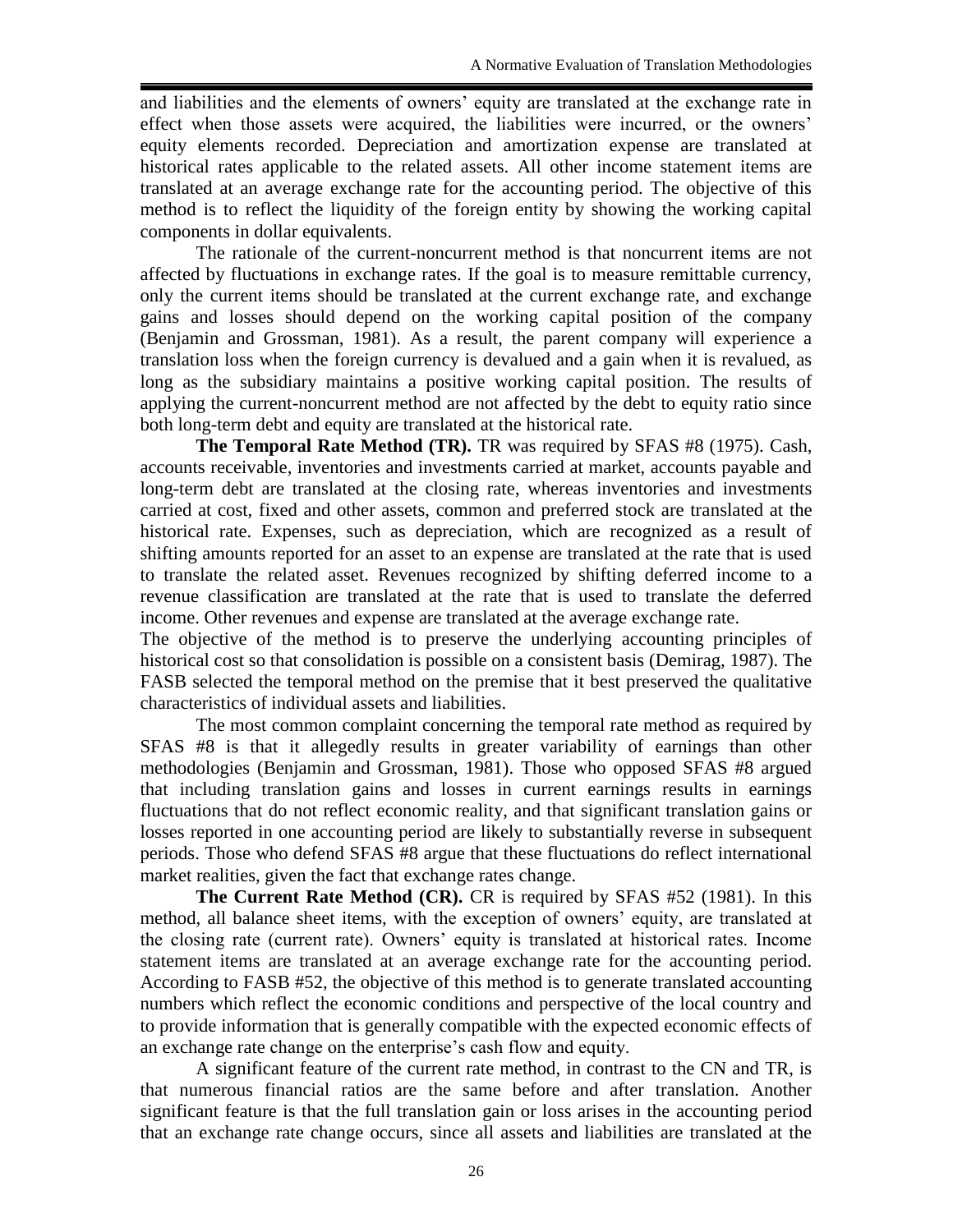current rate. Translations gains and losses are thus related to the net asset position. Because this number is potentially large, translation gains and losses under the current rate method may have a significant impact on current income in CR methodologies which require that such gains and losses not be deferred (CR/NDF).

**Price Parity.** There is no rigorous defense for the use of exchanges rates in translation, and exchange rates are not related in any clear way to accounting measures. Indeed, in 1974, the Committee on International Accounting called for an investigation of a purchasing power parity theory based approach as a possible alternative to exchange rate methods.

None of the exchange-rate based translation methodologies has been shown theoretically or empirically to be superior to the others under all circumstances. Patz (1978) suggests this may result from the use of exchange rates themselves. The Price Parity Method of translation is described in full in Patz (1981).

Using the price parity methodology, foreign accounts are translated into dollars using a temporal method approach, but using a time series of price parity relative purchasing power indices. The purpose is to reflect the command over goods and services in the economy in which the subsidiary operates. It is assumed that foreign subsidiaries do not exist solely for the purpose of generating dollar cash flows to the parent, but rather for the maximization of economic power which can be defined as the size of assets held (Churchman, 1961).

Officer (1982) summarized the PPP theory of exchange rates in three propositions: (1) PPP is the principal determinant of the long-run equilibrium exchange rate, (2) the short-run equilibrium exchange rate in any current period is a function of the long-run equilibrium exchange rate in the sense that the latter variable is the principal determinate of, and tends to be approached by, the former, (3) the short-run equilibrium exchange rate in any current period is determined principally by the PPP, with the former variable tending to equal the latter.

The price parity indices needed for translation under the price parity method were calculated as follows:

 $PP_t = PP_b(CPI_{tk}/CPI_{ts})$ *Where PP<sup>t</sup> = the price parity index for point in time t,*

 $PP_b$  = an exchange rate assumed to approximate purchase power parity at the *point in time b (b = December 31, 1993, a base point.)*

 $CPI_{ik}$  = consumer price index for the U.K. at time t, standardized to base period b *= 100, and*

 $CPI_{ts}$  = consumer price index for the U.S. at time t, standardized to base period b *= 100.*

The foregoing is called the "constructed rate" approach for obtaining a price parity index time series. It is the method suggested by Patz (1981) as the simplest and most practical.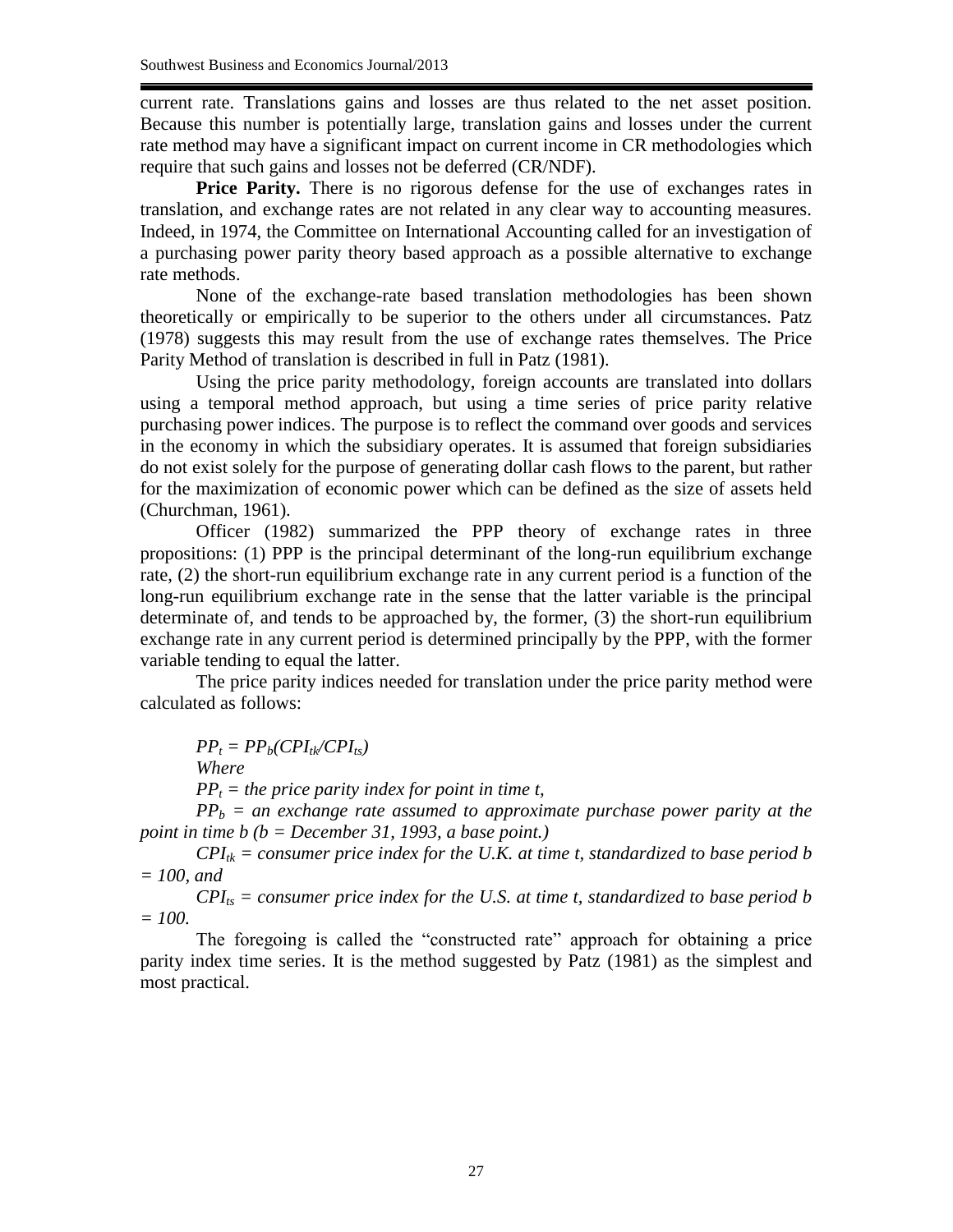# **Use of a Modified Ohlson Firm Valuation Model**

This study tests each of the translation methodologies against the normative criterion of market value using the Ohlson Model (Ohlson 2001, 2005a, and 2005b).In this model,

 $MVS = a_o + a_I (eps) + a_2 (BVC) - a_3 (BVP)$ *Where*

*MVS is the firm's value per share at the end of 2005, based on the present value of investors' future cash flow,*

*EPS is the firm's earnings per share for 2005, BVC is the book value per share of the firm at the end of the 2005, and*

*BVP is the book value per share of the firm at the end of the previous* year, 2004.

In the present study, the value of the firm, MVS, is represented by the sum of two translated factors, the present value of future dividend cash flows to investors over a specified period (see research question below) and the present value of the market price of common stock at the end of the specified period. The discount rate used was the weighted average of U.S. treasury securities for 2005, 4.67%. (Treasury Direct, 2005).

The four non-deferral methodologies differ from the deferral methodologies in one way only: for non-deferral, earnings per share are modified by the current year's translation gain or loss. Both deferral and non-deferral result in the same stockholders' equity. Thus, the only difference is in the earnings per share.

### **Research Question**

For each translation methodology, the 2005 earnings per share and the change in book value per share from 2004 to 2005 were regressed against the MVS. The research question was: which translation methodology scores best in this regression? The question was resolved by comparison of the eight  $r^2$  numbers resulting from the application of the eight translation methodologies used in the study. The regression based on this modified Ohlson model was performed for future cash flows to investors over three years, five years and seven years, periods which may be thought of as holding periods.

High  $r^2$  numbers were not expected, as there are many factors besides earnings per share and changes in book value which affect the market price per share of common stock and dividends. The value of the  $r^2$  numbers to the present study was not their high significance, but their relative values, allowing a rank-ordering of the eight translation methodologies according to the earnings quality criterion of predictability of future cash flows to investors.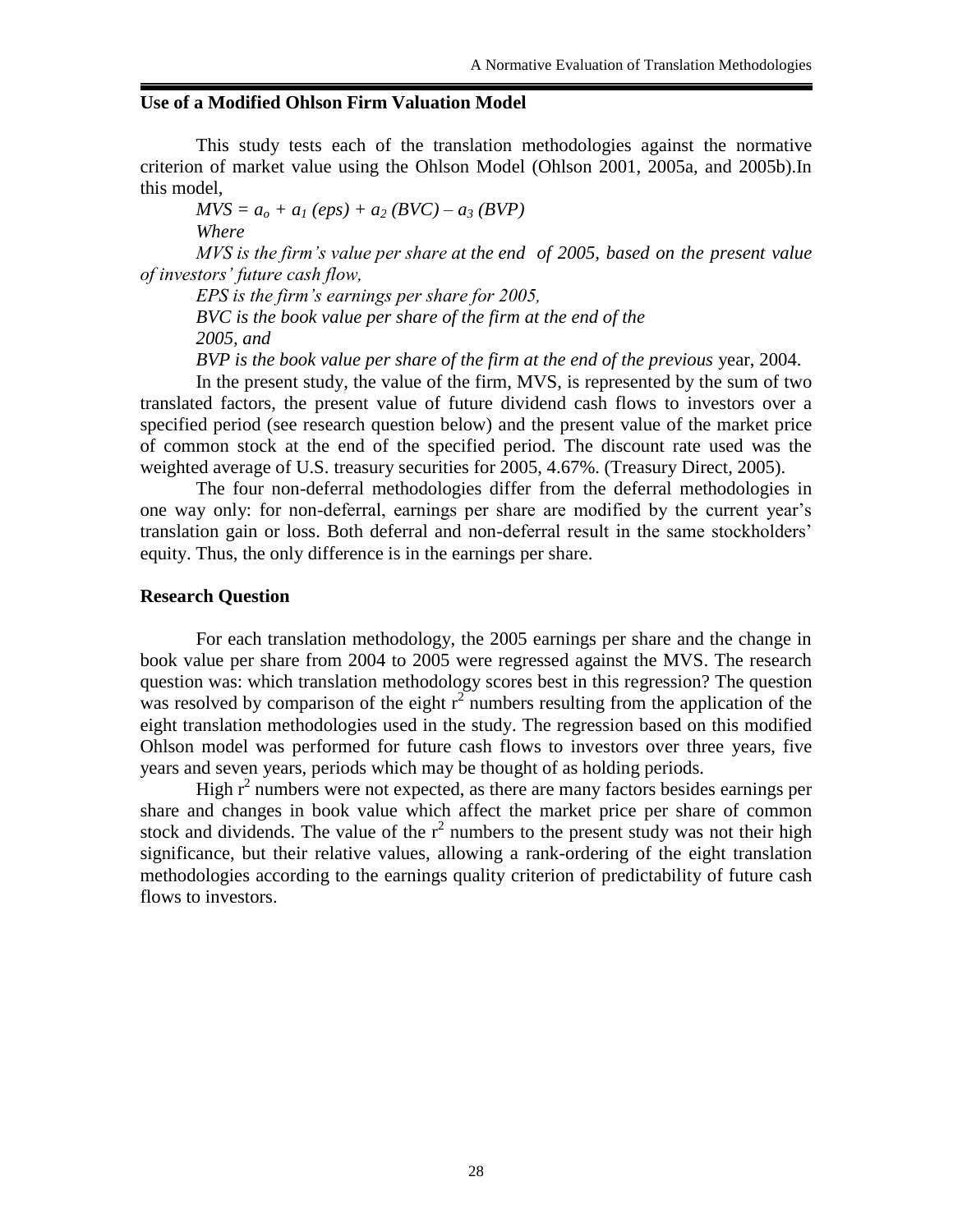## **Results and Conclusions**

The tables below show the results of the regressions that were performed, based on the modified Ohlson model. The translation methodologies are rank-ordered based on the resulting  $r^2$  numbers.

| <b>Translation Method</b> | <b>Three Years</b> | <b>Five Years</b> | <b>Seven Years</b> |
|---------------------------|--------------------|-------------------|--------------------|
| PP/DEF                    | .269               | .242              | .181               |
| PP/NDF                    | .265               | .224              | .171               |
| MN/DEF                    | .227               | .208              | .162               |
| <b>MN/NDF</b>             | .201               | .186              | .154               |
| <b>CR/DEF</b>             | .219               | .180              | .148               |
| <b>CR/NDF</b>             | .189               | .158              | .111               |
| <b>CN/DEF</b>             | .195               | .163              | .124               |
| <b>CN/NDF</b>             | .179               | .146              | .109               |

#### *Table 1\**

*\*r<sup>2</sup>* **s are** *based on discounted future cash flows to investors as the dependent variable and the modified Ohlson model accounting variables as the independent variables.*

### *Table 2\**

| <b>Translation Method</b> | <b>Three Years</b> | <b>Five Years</b> | <b>Seven Years</b> |
|---------------------------|--------------------|-------------------|--------------------|
|                           | <b>Rank Order</b>  | <b>Rank Order</b> | <b>Rank Order</b>  |
| PP/DEF                    |                    |                   |                    |
| PP/NDF                    |                    |                   |                    |
| <b>MN/DEF</b>             |                    |                   |                    |
| MN/NDF                    |                    |                   |                    |
| <b>CR/DEF</b>             |                    |                   |                    |
| <b>CR/NDF</b>             |                    |                   |                    |
| <b>CN/DEF</b>             |                    |                   |                    |
| <b>CN/NDF</b>             |                    |                   |                    |

*\*Rank orderings of translation methodologies are based on r<sup>2</sup> s from table 1*

There are two striking observations to be made from the table data.

First, for the given years of the study, taken together, for each of the translation methods (PP, TR, CR, and CNC), deferral of translation gains and losses (non-inclusion in the earnings per share) resulted in a better relationship between accounting numbers and firm value based on discounted cash flows to investors. This result suggests noise in the translation gains and losses numbers, a result that is consistent with Collins and Salatka (1993). Apparently including translation gains and losses in the earnings number does not increase earnings quality under the normative criterion tested in the present study.

Second, use of the price parity methodology (a methodology never required or allowed under U.S. GAAP) resulted in the best overall  $r^2$  scores, superior to three methods which have been required, at different times, by U.S. GAAP, whether translations gains and losses were deferred or not.

These observations are strongly consistent for each holding period of the study, although the greatest difference among translation methodologies is observed for the five-year holding period.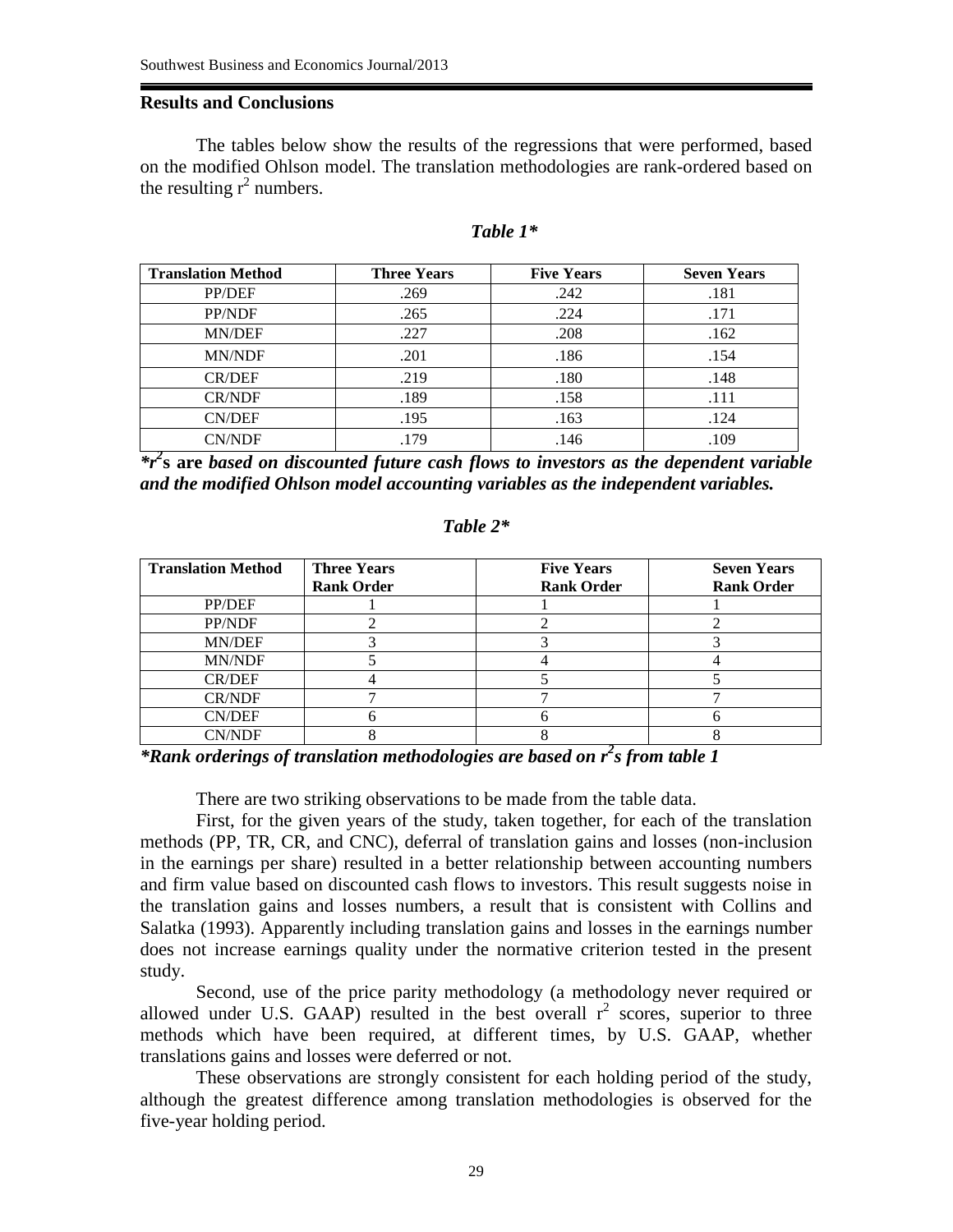Consistently, the longer the holding period, the less effective are the quality of earnings and changes in book value in predicting the present value of future cash flows to investors.

### **Limitations and Suggestions for Future Research**

This study tested the earnings quality of translated earnings per share for the year 2005 only along with the changes in book values between 2004 and 2005 only. This restriction was the result of needing financial statements for each company in the sample over nineteen years, seven of which were dedicated to future cash flows, ten of which were required to generate the temporal characteristics of certain accounts for translation and one of which (2004) was needed for comparison of book value with 2005. The extent to which results might have been different if it had been realistic to include several years, instead of 2005 only, is not known.

This study compared eight translation methodologies against only one normative criterion. Future studies should identify additional normative criteria and test translation methodologies against those criteria. Eventually, it will be possible to determine if one translation methodology consistently out-performs other methodologies when compared with a number of normative criteria, or if different translation methodologies are superior for different normative criteria.

Further, because of the results of the present study, price parity methodologies should be included in future studies.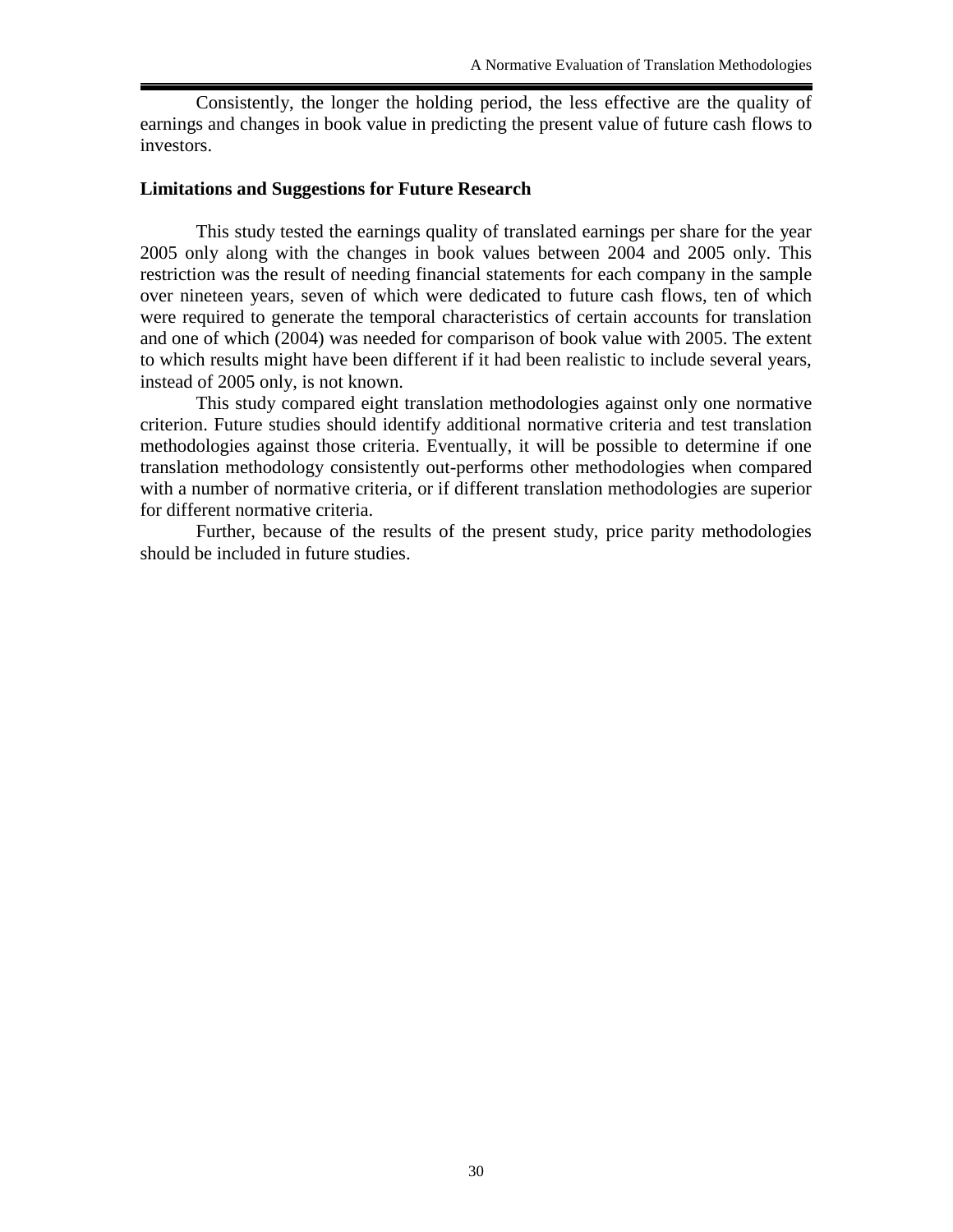### **References**

- Accounting Principles Board. (1965). Opinion of the accounting principles board no. 6.New York: AICPA.
- Aggarwal, Raj. (1978). FASB no. 8 and reported results of multinational operations: hazard for managers and investors. *Journal of Accounting, Auditing and Finance*, Spring, 97-216.
- Bartov, E. (1997). Foreign currency exposure of multinational firms: accounting measures and market valuation. *Contemporary Accounting Research* 14, 623- 652.
- Bazaz, Mohammad S. and David L. Senteney, (2001). Value relevance of unrealized foreign currency translation gains and losses. *American Journal of Business*, Vol. 16 Issue 2, 55–62.
- Beaver, William H. and Mark A. Wolfson. (1982). Foreign currency translation gains and losses: what effect do they have and what do they mean? *Financial Analysts Journal*, March/April, 28-36.
- Benjamin, James J. and Steven D. Grossman. (1981). Foreign currency translation: an update. *The CPA Journal*, February, 48-52.
- Biel, Heinz H. (1976). Foreign woes: foreign exchange losses are proving costly for many multinationals*. Forbes,* December 1, 95.
- Bryant, Murray and John K. Shank. (1977). FASB 8: questioning the economic impact. *The Accounting Forum*, December, 11-29.
- Chambers, Dennis, et al. (2007) [An evaluation of SFAS no. 130 comprehensive income](http://web.ebscohost.com/ehost/viewarticle?data=dGJyMPPp44rp2%2fdV0%2bnjisfk5Ie46bdIrq%2bxUbKk63nn5Kx95uXxjL6urUq2pbBIrq6eSa%2bwr1G4qbA4v8OkjPDX7Ivf2fKB7eTnfLujr1CuqLBJsq%2bwTqTi34bls%2bOGpNrgVeDq5j7y1%2bVVv8SkeeyzsE61qrZLtqekfu3o63nys%2bSN6uLyffbq&hid=105) [disclosures.](http://web.ebscohost.com/ehost/viewarticle?data=dGJyMPPp44rp2%2fdV0%2bnjisfk5Ie46bdIrq%2bxUbKk63nn5Kx95uXxjL6urUq2pbBIrq6eSa%2bwr1G4qbA4v8OkjPDX7Ivf2fKB7eTnfLujr1CuqLBJsq%2bwTqTi34bls%2bOGpNrgVeDq5j7y1%2bVVv8SkeeyzsE61qrZLtqekfu3o63nys%2bSN6uLyffbq&hid=105) *Review of Accounting Studies*, Dec, Vol. 12 Issue 4, 557-593.
- Choi, F. D. S., and Mueller, G. (1992). *International Accounting* (2d ed.). New York: Prentice Hall.
- Churchman, C. West. (1961). Prediction and Optimal Decision. Englewood Cliffs, New Jersey: Prentice-Hall.
- Collins, D., and W. Salatka. (1993). Noisy accounting earnings signals and earnings response coefficients: the case of foreign currency accounting. *Contemporary Accounting Research* 10, 119-159.
- Committee on International Accounting, American Accounting Association. (1974). Report of the Committee on International Accounting. *Supplement to the Accounting Review*.
- Davidson, Sidney, C. Stickney, and R. Weil. (1976). Inflation Accounting. A Guide for the Accountant and the Financial Analyst. New York: McGraw-Hall.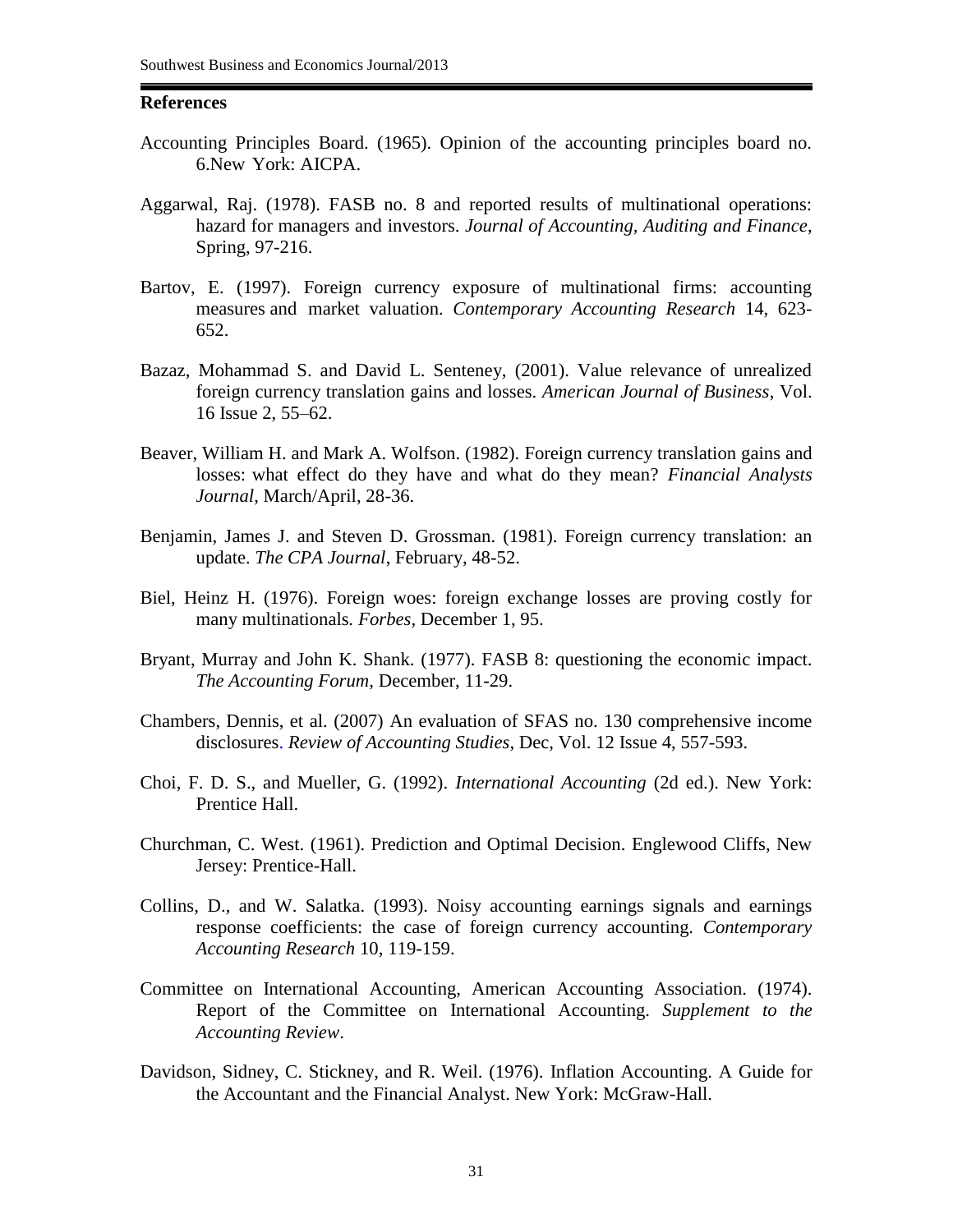- Demirag, Istemi S. (1987). A review of the objectives of foreign currency translation. *International Journal of Accounting Education and Research*, Spring: 69-85.
- Financial Accounting Standards Board. (1975). Accounting for the Translation of Foreign Currency Transactions and Foreign Currency Financial Statements. Statement of Financial Accounting Standards No. 8. Stamford, Connecticut: FASB.
- Financial Accounting Standards Board. (1981). Foreign Currency Translation. Statement of Financial Accounting Standards No. 52. Stamford, Connecticut: FASB.
- Financial Accounting Standards Board. (1997). Reporting Comprehensive Income. Statement of Financial Accounting Standards No. 130. Stamford, Connecticut: FASB.
- Holt, Paul E. (2003). International Accounting (6th ed). Cincinnati, Ohio: Thomson Learning.
- Holt, Paul E. (2006). The variability of earnings across foreign currency translation methodologies: an empirical comparison. *Southwest Business and Economics Journal*, 67-81.
- Holt, Paul E. (2012). Estimation of temporal characteristics of accounts for empirical research. *Advances in Business Research,* Vol. 2, No. 1, 231-237.
- Holt, Paul E. (2012) Some effects of alternate foreign currency translation methodologies on two short-term liquidity ratios. *American Journal of Economics and Business Administration*, 3: 645-651.
- Houston, Carol Olson. (1986). "U.S. Management Hedging Practices Subsequent to the Adoption of SFAS No. 52 'Foreign Currency Translation.'" Ph.D. dissertation. University of Washington.
- Ketz, J. Edward. (1977). "A Comparison of the Predictability of Business Failure by the Financial Ratios of General Price Level Statements with Those of Historical Cost Statements." Ph.D. dissertation. Virginia Polytechnic Institute and State University.
- Ketz, J. Edward. (1978). The validation of some general price level estimating models. *The Accounting Review,* Vol. LIII, No 4, 952-960.
- Kwon, Taek Ho, et al. (2005). [Do foreign investors price foreign exchange risk](http://web.ebscohost.com/ehost/viewarticle?data=dGJyMPPp44rp2%2fdV0%2bnjisfk5Ie46bdIrq%2bxUbKk63nn5Kx95uXxjL6urUq2pbBIrq6eSa%2bwr1G4qbA4v8OkjPDX7Ivf2fKB7eTnfLujr1CuqLBJsq%2bwTqTi34bls%2bOGpNrgVeDq5j7y1%2bVVv8Skeeyzr1C0p7FNsqakfu3o63nys%2bSN6uLyffbq&hid=105) [differently?](http://web.ebscohost.com/ehost/viewarticle?data=dGJyMPPp44rp2%2fdV0%2bnjisfk5Ie46bdIrq%2bxUbKk63nn5Kx95uXxjL6urUq2pbBIrq6eSa%2bwr1G4qbA4v8OkjPDX7Ivf2fKB7eTnfLujr1CuqLBJsq%2bwTqTi34bls%2bOGpNrgVeDq5j7y1%2bVVv8Skeeyzr1C0p7FNsqakfu3o63nys%2bSN6uLyffbq&hid=105) *Journal of Financial Research*, Vol. 28 Issue 4, 555-573.
- Liu, Jing. (2006). [On International Accounting Valuation.](http://web.ebscohost.com/ehost/viewarticle?data=dGJyMPPp44rp2%2fdV0%2bnjisfk5Ie46bdIrq%2bxUbKk63nn5Kx95uXxjL6urUq2pbBIrq6eSa%2bwr1G4qbA4v8OkjPDX7Ivf2fKB7eTnfLujr1CuqLBJsq%2bwTqTi34bls%2bOGpNrgVeDq5j7y1%2bVVv8SkeeyzsEq1r7ZRsq6kfu3o63nys%2bSN6uLyffbq&hid=105) *Journal of International Accounting Research*, Vol. 5 Issue 1, 67-87.
- Louis, Henock.(2003). [The value relevance of the foreign translation adjustment.](http://web.ebscohost.com/ehost/viewarticle?data=dGJyMPPp44rp2%2fdV0%2bnjisfk5Ie46bdIrq%2bxUbKk63nn5Kx95uXxjL6urUq2pbBIrq6eSa%2bwr1G4qbA4v8OkjPDX7Ivf2fKB7eTnfLujr1CuqLBJsq%2bwTqTi34bls%2bOGpNrgVeDq5j7y1%2bVVv8Skeeyzr0m1qK9Lt6ikfu3o63nys%2bSN6uLyffbq&hid=105) *Accounting Review*, Oct, Vol. 78 Issue 4, 1027-1047.
- Officer, Lawrence H. (1982). Purchasing Power Parity and Exchange Rates: Theory, Evidence and Relevance. Greenwich, Connecticut: Jai Press.